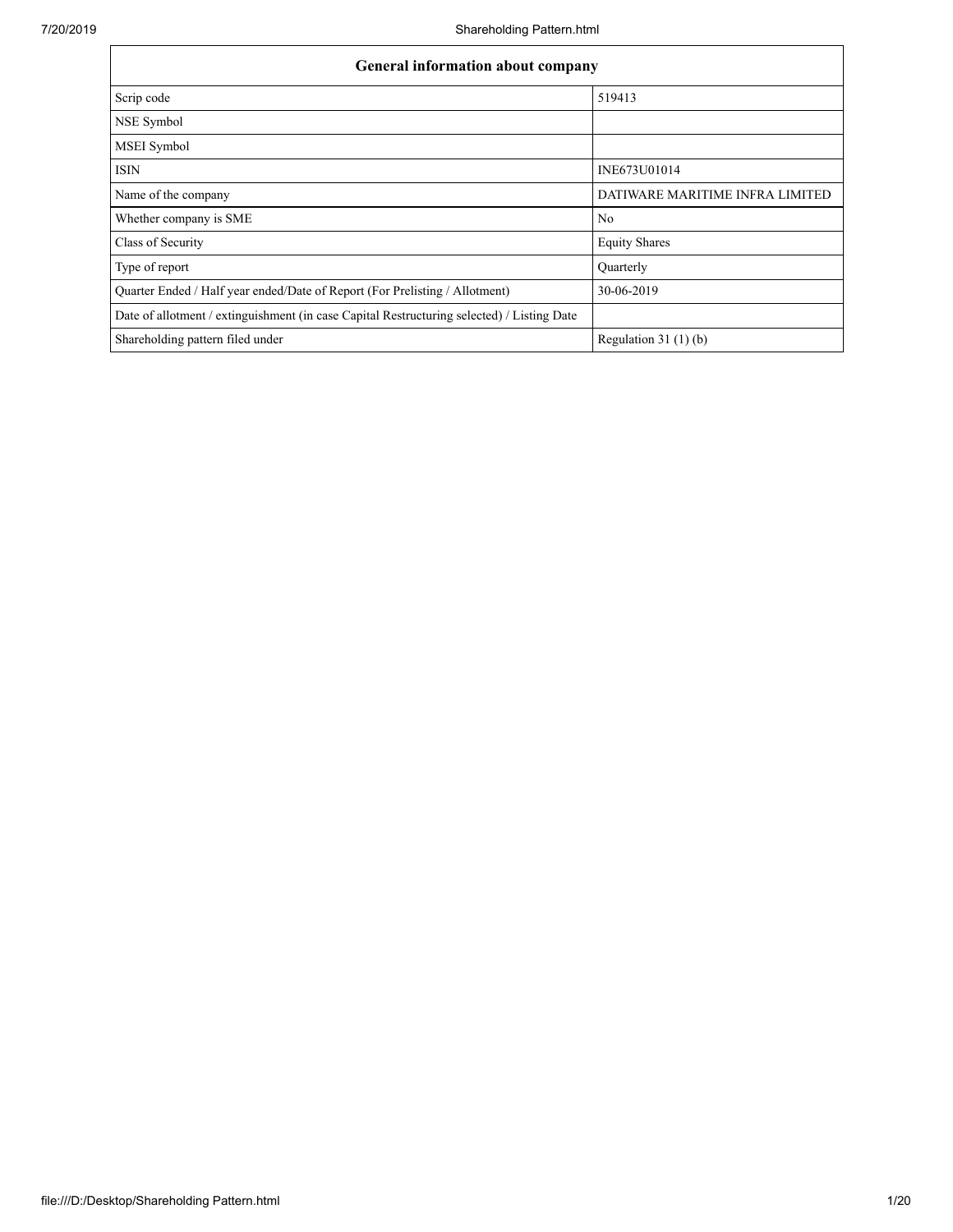|                 | <b>Declaration</b>                                                                        |                |                                |                       |                             |  |  |  |  |  |
|-----------------|-------------------------------------------------------------------------------------------|----------------|--------------------------------|-----------------------|-----------------------------|--|--|--|--|--|
| Sr.<br>No.      | Particular                                                                                | Yes/No         | Promoter and<br>Promoter Group | Public<br>shareholder | Non Promoter-<br>Non Public |  |  |  |  |  |
| $\overline{1}$  | Whether the Listed Entity has issued any partly paid up shares?                           | No             | No                             | No                    | No                          |  |  |  |  |  |
| $\overline{2}$  | Whether the Listed Entity has issued any Convertible Securities<br>2                      | No             | No                             | No                    | No                          |  |  |  |  |  |
| $\overline{3}$  | Whether the Listed Entity has issued any Warrants?                                        | No.            | No                             | N <sub>0</sub>        | N <sub>0</sub>              |  |  |  |  |  |
| $\overline{4}$  | Whether the Listed Entity has any shares against which<br>depository receipts are issued? | No.            | No                             | No.                   | N <sub>0</sub>              |  |  |  |  |  |
| $\overline{5}$  | Whether the Listed Entity has any shares in locked-in?                                    | No.            | No                             | No                    | N <sub>0</sub>              |  |  |  |  |  |
| 6               | Whether any shares held by promoters are pledge or otherwise<br>encumbered?               | N <sub>0</sub> | N <sub>o</sub>                 |                       |                             |  |  |  |  |  |
| $7\overline{ }$ | Whether company has equity shares with differential voting<br>rights?                     | No.            | N <sub>0</sub>                 | N <sub>0</sub>        | N <sub>0</sub>              |  |  |  |  |  |
| 8               | Whether the listed entity has any significant beneficial owner?                           | Yes            |                                |                       |                             |  |  |  |  |  |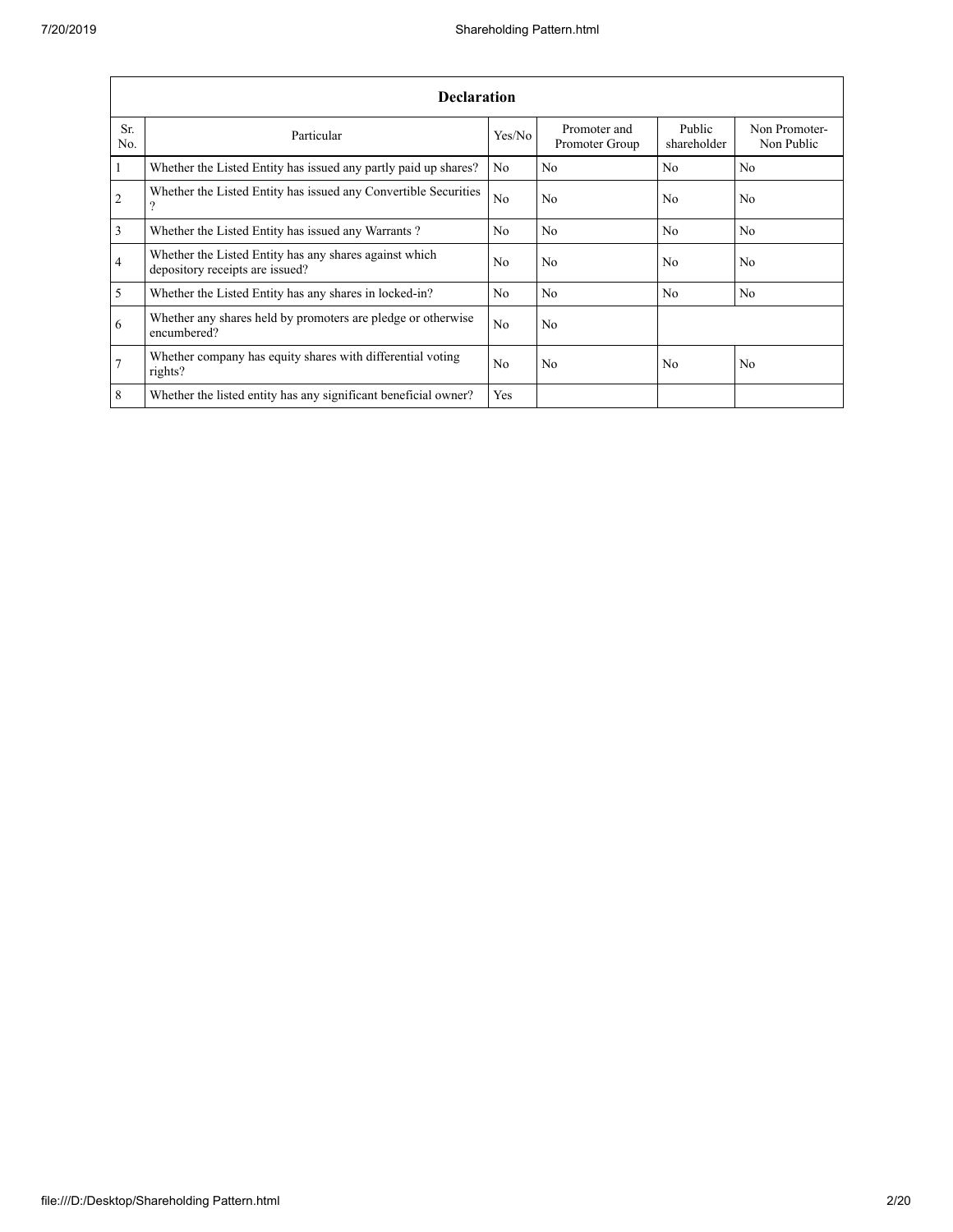|                 | Category                                       | Nos. Of        | No. of<br>fully paid | No. Of<br>Partly     | No. Of<br>shares         | Total nos.<br>shares         | Shareholding as a<br>% of total no. of   | Number of Voting Rights held in each<br>class of securities (IX) |               |                           |                     |
|-----------------|------------------------------------------------|----------------|----------------------|----------------------|--------------------------|------------------------------|------------------------------------------|------------------------------------------------------------------|---------------|---------------------------|---------------------|
| Category<br>(I) | of<br>shareholder                              | shareholders   | up equity            | paid-up<br>equity    | underlying<br>Depository | held (VII)                   | shares (calculated<br>as per SCRR, 1957) |                                                                  |               | No of Voting (XIV) Rights | Total as a          |
|                 | (II)                                           | (III)          | shares<br>held (IV)  | shares<br>held $(V)$ | Receipts<br>(VI)         | $= (IV) +$<br>$(V)$ + $(VI)$ | (VIII) As a % of<br>$(A+B+C2)$           | Class<br>eg: $X$                                                 | Class<br>eg:y | Total                     | $%$ of<br>$(A+B+C)$ |
| (A)             | Promoter<br>&<br>Promoter<br>Group             | $\overline{4}$ | 3750000              |                      |                          | 3750000                      | 75                                       | 3750000                                                          |               | 3750000                   | 75                  |
| (B)             | Public                                         | 1277           | 1250000              |                      |                          | 1250000                      | 25                                       | 1250000                                                          |               | 1250000                   | 25                  |
| (C)             | Non<br>Promoter-<br>Non Public                 |                |                      |                      |                          |                              |                                          |                                                                  |               |                           |                     |
| (C1)            | <b>Shares</b><br>underlying<br><b>DRs</b>      |                |                      |                      |                          |                              |                                          |                                                                  |               |                           |                     |
| (C2)            | Shares held<br>by<br>Employee<br><b>Trusts</b> |                |                      |                      |                          |                              |                                          |                                                                  |               |                           |                     |
|                 | Total                                          | 1281           | 5000000              |                      |                          | 5000000                      | 100                                      | 5000000                                                          |               | 5000000                   | 100                 |

## **Table I - Summary Statement holding of specified securities**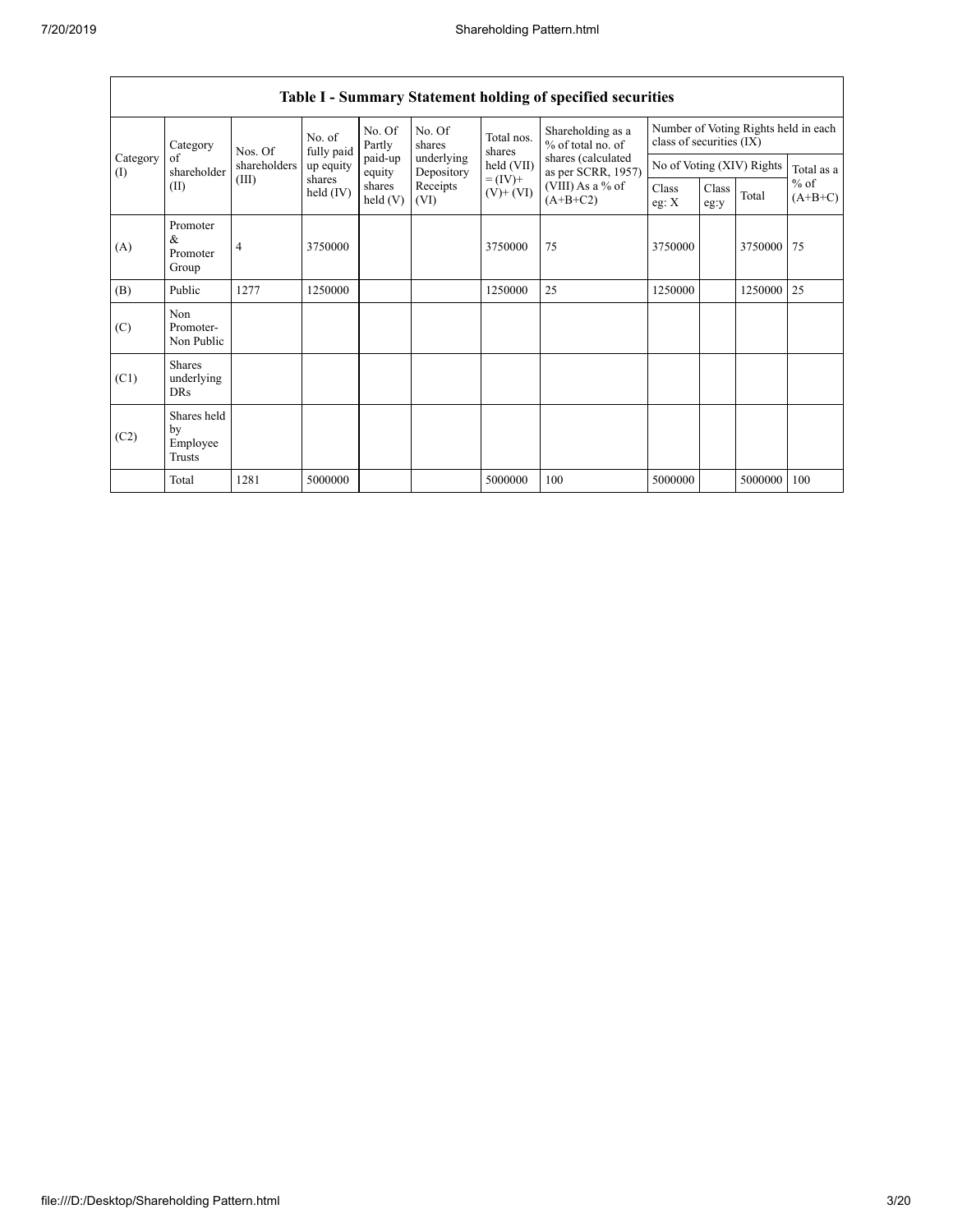|          | Table I - Summary Statement holding of specified securities                                                                                                                                                                                                        |                                  |                                    |                                                  |                                                                                          |                  |                                                    |                                       |                                                         |                                |
|----------|--------------------------------------------------------------------------------------------------------------------------------------------------------------------------------------------------------------------------------------------------------------------|----------------------------------|------------------------------------|--------------------------------------------------|------------------------------------------------------------------------------------------|------------------|----------------------------------------------------|---------------------------------------|---------------------------------------------------------|--------------------------------|
| Category | No. Of Shares<br>Shareholding, as a %<br>No. Of<br>assuming full<br>Underlying<br>No. of<br><b>Shares</b><br>conversion of<br><b>Shares</b><br>Outstanding<br>Category<br>Underlying<br>Underlying<br>convertible<br>of<br>convertible securities (<br>Outstanding |                                  |                                    |                                                  | Number of<br>Locked in<br>shares (XII)                                                   | Shares<br>(XIII) | Number of<br>pledged or<br>otherwise<br>encumbered | Number of<br>equity shares<br>held in |                                                         |                                |
| (1)      | shareholder<br>(II)                                                                                                                                                                                                                                                | convertible<br>securities<br>(X) | Outstanding<br>Warrants<br>$(X_i)$ | securities and<br>No. Of<br>Warrants (Xi)<br>(a) | as a percentage of<br>diluted share capital)<br>$(XI)=(VII)+(X)$ As a %<br>of $(A+B+C2)$ | No.<br>(a)       | As a<br>$%$ of<br>total<br>Shares<br>held<br>(b)   | No.<br>(a)                            | As a<br>$%$ of<br>total<br><b>Shares</b><br>held<br>(b) | dematerialized<br>form $(XIV)$ |
| (A)      | Promoter<br>&<br>Promoter<br>Group                                                                                                                                                                                                                                 |                                  |                                    |                                                  | 75                                                                                       |                  |                                                    |                                       |                                                         | 3750000                        |
| (B)      | Public                                                                                                                                                                                                                                                             |                                  |                                    |                                                  | 25                                                                                       |                  |                                                    |                                       |                                                         | 292100                         |
| (C)      | Non<br>Promoter-<br>Non Public                                                                                                                                                                                                                                     |                                  |                                    |                                                  |                                                                                          |                  |                                                    |                                       |                                                         |                                |
| (C1)     | <b>Shares</b><br>underlying<br><b>DRs</b>                                                                                                                                                                                                                          |                                  |                                    |                                                  |                                                                                          |                  |                                                    |                                       |                                                         |                                |
| (C2)     | Shares held<br>by<br>Employee<br>Trusts                                                                                                                                                                                                                            |                                  |                                    |                                                  |                                                                                          |                  |                                                    |                                       |                                                         |                                |
|          | Total                                                                                                                                                                                                                                                              |                                  |                                    |                                                  | 100                                                                                      |                  |                                                    |                                       |                                                         | 4042100                        |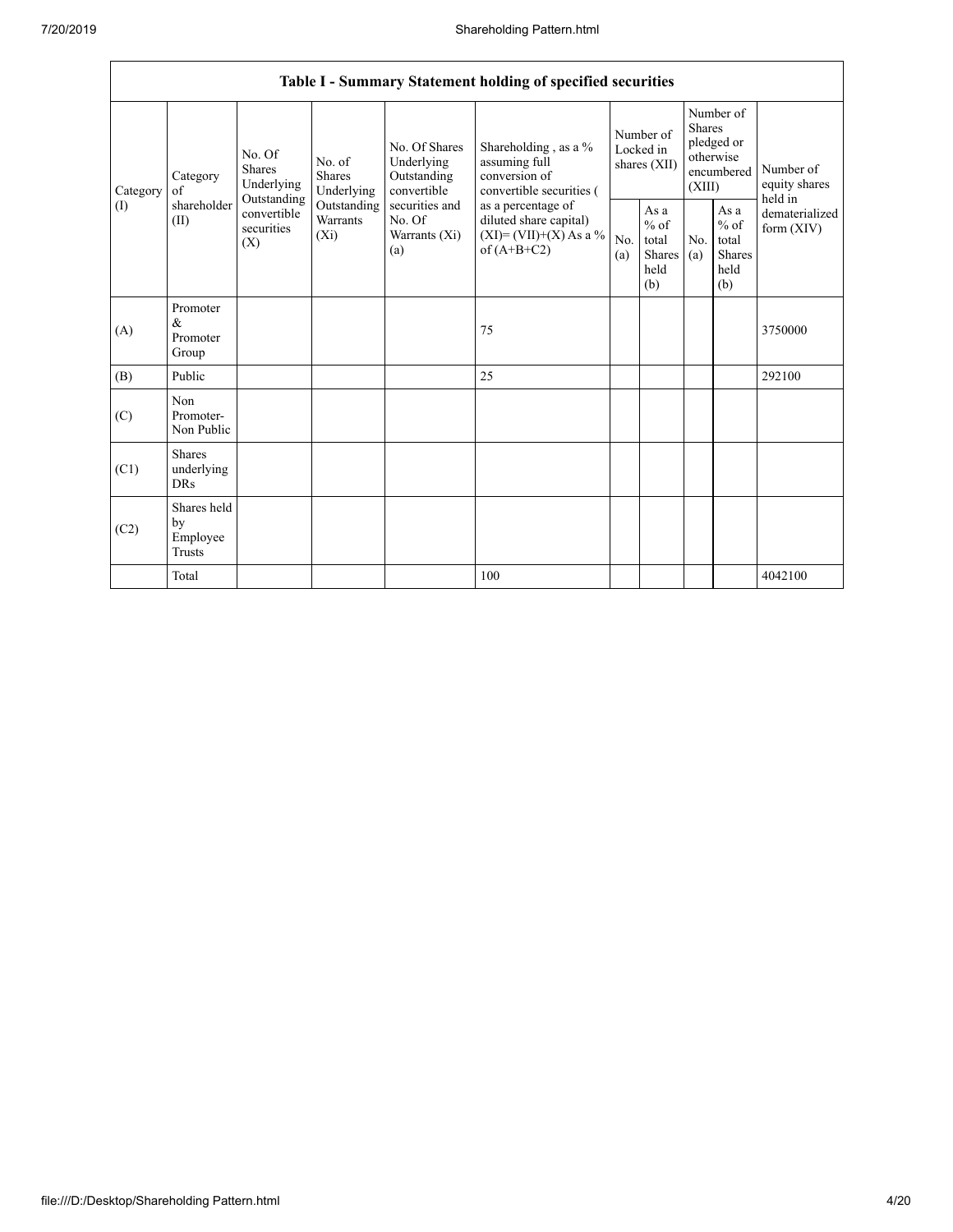|                                                                                             | Table II - Statement showing shareholding pattern of the Promoter and Promoter Group                                |                                  |                             |                       |                                    |                             |                                              |                               |               |                                 |                           |
|---------------------------------------------------------------------------------------------|---------------------------------------------------------------------------------------------------------------------|----------------------------------|-----------------------------|-----------------------|------------------------------------|-----------------------------|----------------------------------------------|-------------------------------|---------------|---------------------------------|---------------------------|
|                                                                                             |                                                                                                                     |                                  | No. of<br>fully             | No. Of<br>Partly      | No. Of                             | Total<br>nos.               | Shareholding<br>as a % of total              | each class of securities (IX) |               | Number of Voting Rights held in |                           |
| Sr.                                                                                         | Category & Name<br>of the<br>Shareholders (I)                                                                       | Nos. Of<br>shareholders<br>(III) | paid up<br>equity<br>shares | paid-<br>up<br>equity | shares<br>underlying<br>Depository | shares<br>held<br>$(VII) =$ | no. of shares<br>(calculated as<br>per SCRR, | No of Voting (XIV) Rights     |               |                                 | Total<br>as a %<br>of     |
|                                                                                             |                                                                                                                     |                                  | held<br>(IV)                | shares<br>held<br>(V) | Receipts<br>(VI)                   | $(IV)+$<br>$(V)$ +<br>(VI)  | 1957) (VIII)<br>As a % of<br>$(A+B+C2)$      | Class eg:<br>X                | Class<br>eg:y | Total                           | Total<br>Voting<br>rights |
| A                                                                                           | Table II - Statement showing shareholding pattern of the Promoter and Promoter Group                                |                                  |                             |                       |                                    |                             |                                              |                               |               |                                 |                           |
| (1)                                                                                         | Indian                                                                                                              |                                  |                             |                       |                                    |                             |                                              |                               |               |                                 |                           |
| (a)                                                                                         | Individuals/Hindu<br>undivided Family                                                                               | $\sqrt{2}$                       | 9990                        |                       |                                    | 9990                        | 0.2                                          | 9990                          |               | 9990                            | 0.2                       |
| (d)                                                                                         | Any Other<br>(specify)                                                                                              | $\overline{c}$                   | 3740010                     |                       |                                    | 3740010                     | 74.8                                         | 3740010                       |               | 3740010                         | 74.8                      |
| Sub-Total (A)<br>(1)                                                                        |                                                                                                                     | 4                                | 3750000                     |                       |                                    | 3750000                     | 75                                           | 3750000                       |               | 3750000                         | 75                        |
| (2)                                                                                         | Foreign                                                                                                             |                                  |                             |                       |                                    |                             |                                              |                               |               |                                 |                           |
| Total<br>Shareholding<br>of Promoter<br>and Promoter<br>Group $(A)=$<br>$(A)(1)+(A)$<br>(2) |                                                                                                                     | 4                                | 3750000                     |                       |                                    | 3750000                     | 75                                           | 3750000                       |               | 3750000                         | 75                        |
| B                                                                                           | Table III - Statement showing shareholding pattern of the Public shareholder                                        |                                  |                             |                       |                                    |                             |                                              |                               |               |                                 |                           |
| (1)                                                                                         | Institutions                                                                                                        |                                  |                             |                       |                                    |                             |                                              |                               |               |                                 |                           |
| (a)                                                                                         | Mutual Funds                                                                                                        | $\mathbf{1}$                     | 238700                      |                       |                                    | 238700                      | 4.77                                         | 238700                        |               | 238700                          | 4.77                      |
| (f)                                                                                         | Financial<br><b>Institutions/Banks</b>                                                                              | 1                                | 400                         |                       |                                    | 400                         | 0.01                                         | 400                           |               | 400                             | 0.01                      |
| Sub-Total (B)<br>(1)                                                                        |                                                                                                                     | $\overline{c}$                   | 239100                      |                       |                                    | 239100                      | 4.78                                         | 239100                        |               | 239100                          | 4.78                      |
| (3)                                                                                         | Non-institutions                                                                                                    |                                  |                             |                       |                                    |                             |                                              |                               |               |                                 |                           |
| (a(i))                                                                                      | Individuals -<br>i.Individual<br>shareholders<br>holding nominal<br>share capital up to<br>Rs. 2 lakhs.             | 1247                             | 650080                      |                       |                                    | 650080                      | 13                                           | 650080                        |               | 650080                          | 13                        |
| (a(ii))                                                                                     | Individuals - ii.<br>Individual<br>shareholders<br>holding nominal<br>share capital in<br>excess of Rs. 2<br>lakhs. | 7                                | 263542                      |                       |                                    | 263542                      | 5.27                                         | 263542                        |               | 263542                          | 5.27                      |
| (e)                                                                                         | Any Other<br>(specify)                                                                                              | 21                               | 97278                       |                       |                                    | 97278                       | 1.95                                         | 97278                         |               | 97278                           | 1.95                      |
| Sub-Total (B)<br>(3)                                                                        |                                                                                                                     | 1275                             | 1010900                     |                       |                                    | 1010900                     | 20.22                                        | 1010900                       |               | 1010900                         | 20.22                     |
| <b>Total Public</b><br>Shareholding<br>$(B)=(B)(1)+$<br>$(B)(2)+(B)(3)$                     |                                                                                                                     | 1277                             | 1250000                     |                       |                                    | 1250000                     | 25                                           | 1250000                       |               | 1250000                         | 25                        |
| $\mathbf C$                                                                                 | Table IV - Statement showing shareholding pattern of the Non Promoter- Non Public shareholder                       |                                  |                             |                       |                                    |                             |                                              |                               |               |                                 |                           |
| Total (<br>$A+B+C2$ )                                                                       |                                                                                                                     | 1281                             | 5000000                     |                       |                                    | 5000000                     | 100                                          | 5000000                       |               | 5000000                         | 100                       |
| Total<br>$(A+B+C)$                                                                          |                                                                                                                     | 1281                             | 5000000                     |                       |                                    | 5000000                     | 100                                          | 5000000                       |               | 5000000                         | 100                       |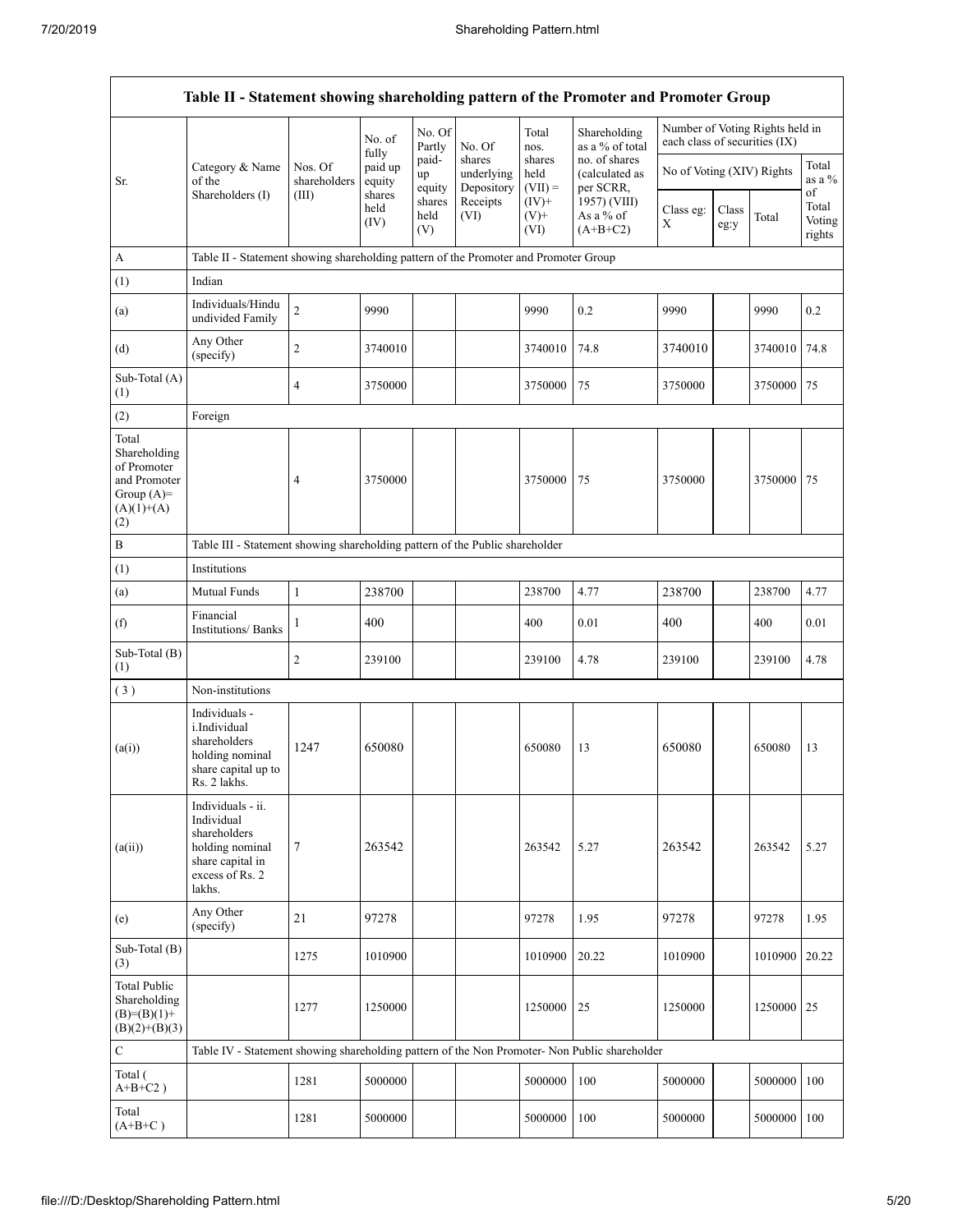|                                                                                         | Table II - Statement showing shareholding pattern of the Promoter and Promoter Group |                                                           |                                                                                     |                                                                                               |            |                                                                        |            |                                                  |                                |
|-----------------------------------------------------------------------------------------|--------------------------------------------------------------------------------------|-----------------------------------------------------------|-------------------------------------------------------------------------------------|-----------------------------------------------------------------------------------------------|------------|------------------------------------------------------------------------|------------|--------------------------------------------------|--------------------------------|
| Sr.                                                                                     | No. Of<br>No. of<br><b>Shares</b><br><b>Shares</b><br>Underlying<br>Underlying       | No. Of Shares<br>Underlying<br>Outstanding<br>convertible | Shareholding, as a %<br>assuming full conversion of<br>convertible securities (as a | Number of<br>Locked in<br>shares (XII)                                                        |            | Number of<br>Shares<br>pledged or<br>otherwise<br>encumbered<br>(XIII) |            | Number of<br>equity shares<br>held in            |                                |
|                                                                                         | Outstanding<br>convertible<br>securities<br>(X)                                      | Outstanding<br>Warrants<br>$(X_i)$                        | securities and<br>No. Of Warrants<br>(Xi)(a)                                        | percentage of diluted share<br>capital) $(XI) = (VII)+(X) As$<br>a % of $(A+B+C2)$            | No.<br>(a) | As a<br>$%$ of<br>total<br>Shares<br>held<br>(b)                       | No.<br>(a) | As a<br>$%$ of<br>total<br>Shares<br>held<br>(b) | dematerialized<br>form $(XIV)$ |
| $\mathbf{A}$                                                                            |                                                                                      |                                                           |                                                                                     | Table II - Statement showing shareholding pattern of the Promoter and Promoter Group          |            |                                                                        |            |                                                  |                                |
| (1)                                                                                     | Indian                                                                               |                                                           |                                                                                     |                                                                                               |            |                                                                        |            |                                                  |                                |
| (a)                                                                                     |                                                                                      |                                                           |                                                                                     | 0.2                                                                                           |            |                                                                        |            |                                                  | 9990                           |
| (d)                                                                                     |                                                                                      |                                                           |                                                                                     | 74.8                                                                                          |            |                                                                        |            |                                                  | 3740010                        |
| Sub-Total (A)<br>(1)                                                                    |                                                                                      |                                                           |                                                                                     | 75                                                                                            |            |                                                                        |            |                                                  | 3750000                        |
| (2)                                                                                     | Foreign                                                                              |                                                           |                                                                                     |                                                                                               |            |                                                                        |            |                                                  |                                |
| Total<br>Shareholding<br>of Promoter<br>and Promoter<br>Group $(A)=$<br>$(A)(1)+(A)(2)$ |                                                                                      |                                                           |                                                                                     | 75                                                                                            |            |                                                                        |            |                                                  | 3750000                        |
| $\, {\bf B}$                                                                            |                                                                                      |                                                           |                                                                                     | Table III - Statement showing shareholding pattern of the Public shareholder                  |            |                                                                        |            |                                                  |                                |
| (1)                                                                                     | Institutions                                                                         |                                                           |                                                                                     |                                                                                               |            |                                                                        |            |                                                  |                                |
| (a)                                                                                     |                                                                                      |                                                           |                                                                                     | 4.77                                                                                          |            |                                                                        |            |                                                  | $\boldsymbol{0}$               |
| (f)                                                                                     |                                                                                      |                                                           |                                                                                     | 0.01                                                                                          |            |                                                                        |            |                                                  | $\boldsymbol{0}$               |
| Sub-Total (B)<br>(1)                                                                    |                                                                                      |                                                           |                                                                                     | 4.78                                                                                          |            |                                                                        |            |                                                  | $\boldsymbol{0}$               |
| (3)                                                                                     | Non-institutions                                                                     |                                                           |                                                                                     |                                                                                               |            |                                                                        |            |                                                  |                                |
| (a(i))                                                                                  |                                                                                      |                                                           |                                                                                     | 13                                                                                            |            |                                                                        |            |                                                  | 97780                          |
| (a(ii))                                                                                 |                                                                                      |                                                           |                                                                                     | 5.27                                                                                          |            |                                                                        |            |                                                  | 188542                         |
| (e)                                                                                     |                                                                                      |                                                           |                                                                                     | 1.95                                                                                          |            |                                                                        |            |                                                  | 5778                           |
| Sub-Total (B)<br>(3)                                                                    |                                                                                      |                                                           |                                                                                     | 20.22                                                                                         |            |                                                                        |            |                                                  | 292100                         |
| <b>Total Public</b><br>Shareholding<br>$(B)=(B)(1)+$<br>$(B)(2)+(B)(3)$                 |                                                                                      |                                                           |                                                                                     | 25                                                                                            |            |                                                                        |            |                                                  | 292100                         |
| $\mathbf C$                                                                             |                                                                                      |                                                           |                                                                                     | Table IV - Statement showing shareholding pattern of the Non Promoter- Non Public shareholder |            |                                                                        |            |                                                  |                                |
| Total (<br>$A+B+C2$ )                                                                   |                                                                                      |                                                           |                                                                                     | 100                                                                                           |            |                                                                        |            |                                                  | 4042100                        |
| Total (A+B+C<br>$\lambda$                                                               |                                                                                      |                                                           |                                                                                     | 100                                                                                           |            |                                                                        |            |                                                  | 4042100                        |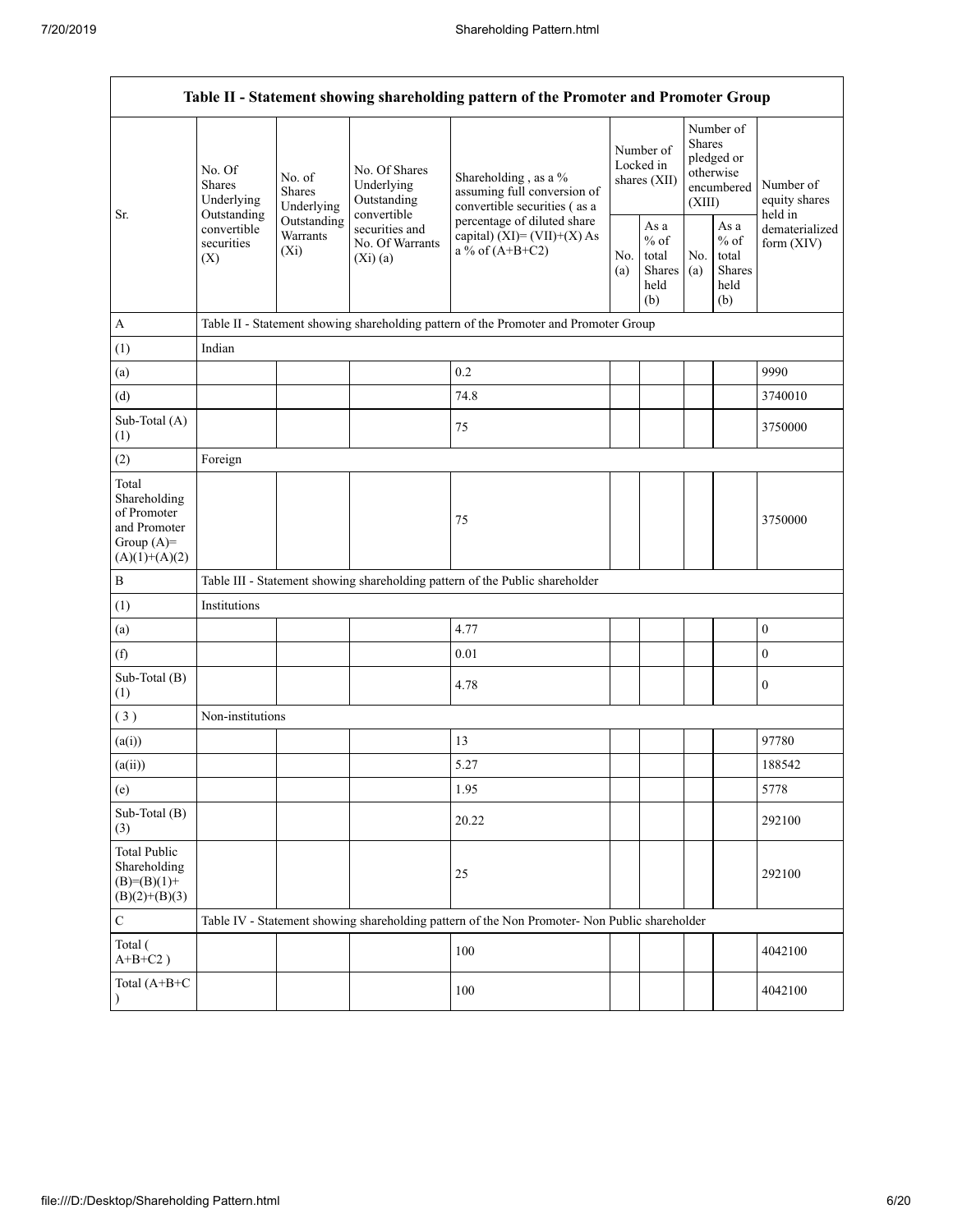| Individuals/Hindu undivided Family                                                                                                                                                       |                                                               |                      |                       |  |  |
|------------------------------------------------------------------------------------------------------------------------------------------------------------------------------------------|---------------------------------------------------------------|----------------------|-----------------------|--|--|
| Searial No.                                                                                                                                                                              | $\mathbf{1}$                                                  | $\sqrt{2}$           |                       |  |  |
| Name of the<br>Shareholders (I)                                                                                                                                                          | ASHOK BHALCHANDRA PATIL                                       | NACHIKET ASHOK PATIL | Click here to go back |  |  |
| PAN (II)                                                                                                                                                                                 | ABJPP1726G                                                    | AKUPP9872F           | Total                 |  |  |
| No. of fully paid<br>up equity shares<br>$held$ (IV)                                                                                                                                     | 5000                                                          | 4990                 | 9990                  |  |  |
| No. Of Partly paid-<br>up equity shares<br>held(V)                                                                                                                                       |                                                               |                      |                       |  |  |
| No. Of shares<br>underlying<br>Depository<br>Receipts (VI)                                                                                                                               |                                                               |                      |                       |  |  |
| Total nos. shares<br>held $(VII) = (IV) +$<br>$(V)$ + $(VI)$                                                                                                                             | 5000                                                          | 4990                 | 9990                  |  |  |
| Shareholding as a<br>% of total no. of<br>shares (calculated<br>as per SCRR,<br>1957) (VIII) As a<br>% of $(A+B+C2)$                                                                     | 0.1                                                           | 0.1                  | 0.2                   |  |  |
|                                                                                                                                                                                          | Number of Voting Rights held in each class of securities (IX) |                      |                       |  |  |
| Class eg:X                                                                                                                                                                               | 5000                                                          | 4990                 | 9990                  |  |  |
| Class eg:y                                                                                                                                                                               |                                                               |                      |                       |  |  |
| Total                                                                                                                                                                                    | 5000                                                          | 4990                 | 9990                  |  |  |
| Total as a % of<br>Total Voting rights                                                                                                                                                   | 0.1                                                           | 0.1                  | $0.2\,$               |  |  |
| No. Of Shares<br>Underlying<br>Outstanding<br>convertible<br>securities (X)                                                                                                              |                                                               |                      |                       |  |  |
| No. of Shares<br>Underlying<br>Outstanding<br>Warrants (Xi)                                                                                                                              |                                                               |                      |                       |  |  |
| No. Of Shares<br>Underlying<br>Outstanding<br>convertible<br>securities and No.<br>Of Warrants (Xi)<br>(a)                                                                               |                                                               |                      |                       |  |  |
| Shareholding, as a<br>% assuming full<br>conversion of<br>convertible<br>securities (as a<br>percentage of<br>diluted share<br>capital) (XI)=<br>$(VII)+(Xi)(a)$ As a<br>% of $(A+B+C2)$ | 0.1                                                           | 0.1                  | 0.2                   |  |  |
| Number of Locked in shares (XII)                                                                                                                                                         |                                                               |                      |                       |  |  |
| No. (a)                                                                                                                                                                                  |                                                               |                      |                       |  |  |
| As a % of total<br>Shares held (b)                                                                                                                                                       |                                                               |                      |                       |  |  |
|                                                                                                                                                                                          | Number of Shares pledged or otherwise encumbered (XIII)       |                      |                       |  |  |
| No. $(a)$                                                                                                                                                                                |                                                               |                      |                       |  |  |
|                                                                                                                                                                                          |                                                               |                      |                       |  |  |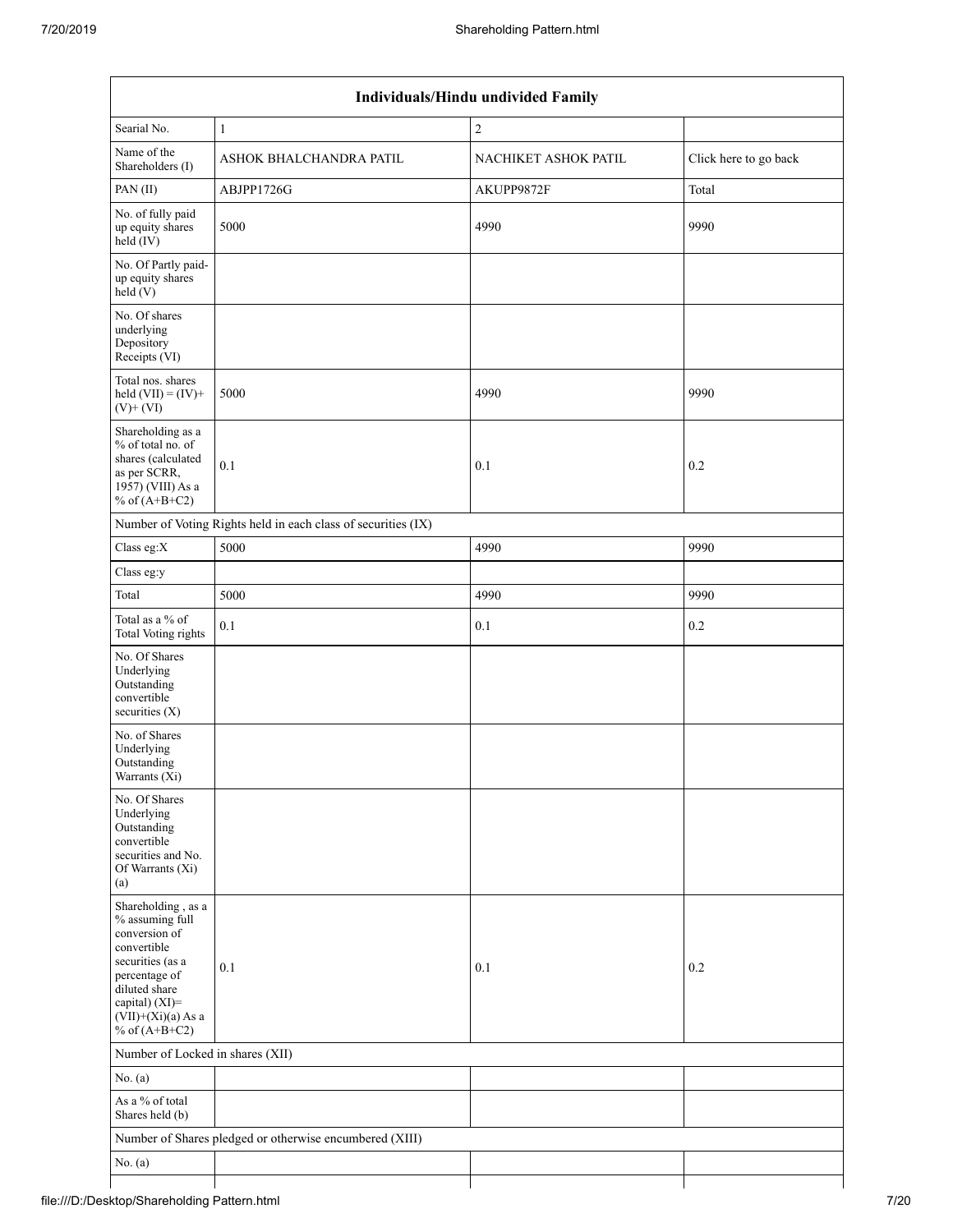## 7/20/2019 Shareholding Pattern.html

| As a % of total<br>Shares held (b)                                   |          |          |      |
|----------------------------------------------------------------------|----------|----------|------|
| Number of equity<br>shares held in<br>dematerialized<br>form $(XIV)$ | 5000     | 4990     | 9990 |
| Reason for not providing PAN                                         |          |          |      |
| Reason for not<br>providing PAN                                      |          |          |      |
| Shareholder type                                                     | Promoter | Promoter |      |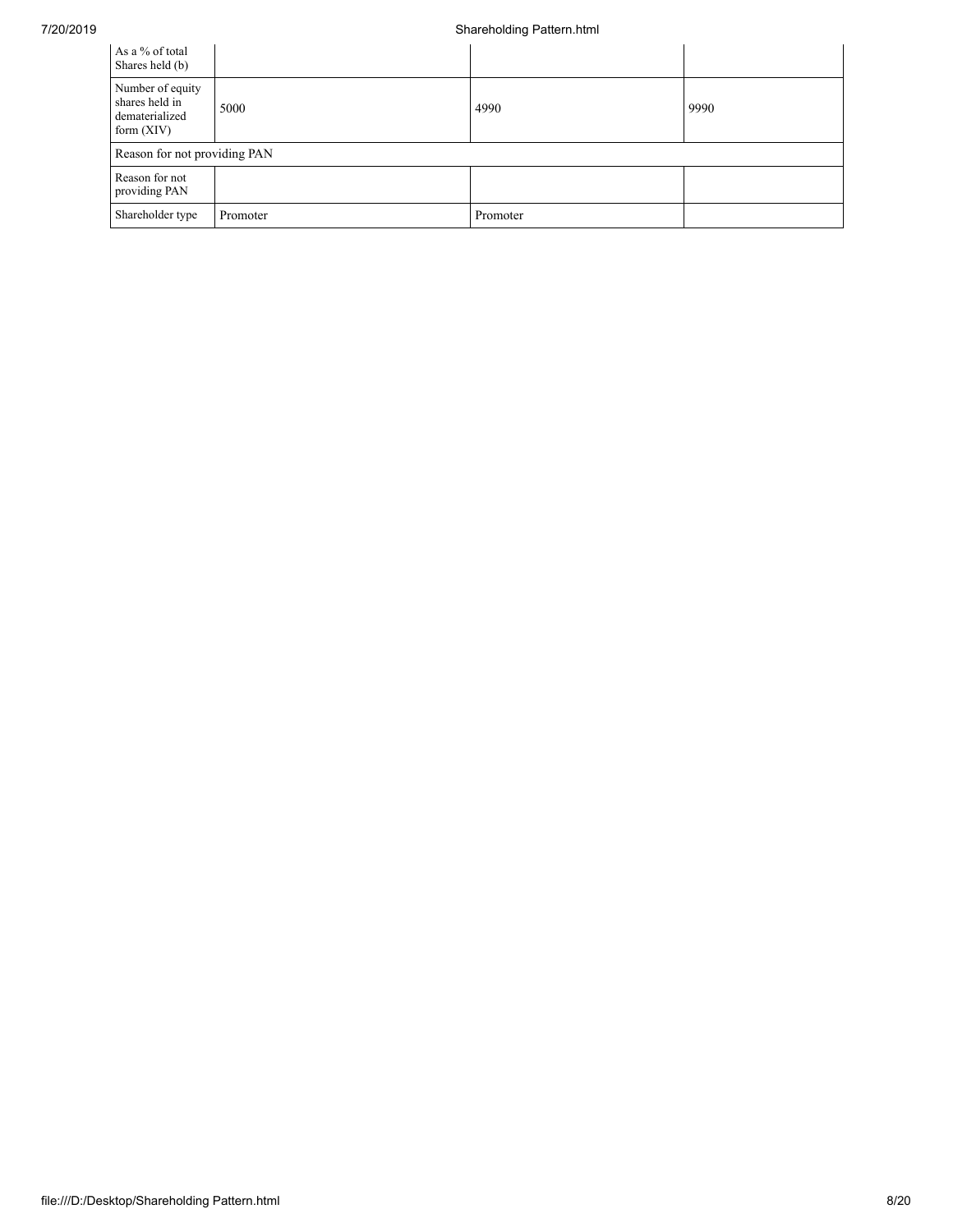|                                                                                                                                                                                         | Any Other (specify)                                           |                                      |                       |  |  |  |
|-----------------------------------------------------------------------------------------------------------------------------------------------------------------------------------------|---------------------------------------------------------------|--------------------------------------|-----------------------|--|--|--|
| Searial No.                                                                                                                                                                             | $\mathbf{1}$                                                  | $\sqrt{2}$                           |                       |  |  |  |
| Category                                                                                                                                                                                | <b>Bodies Corporate</b>                                       | <b>Bodies Corporate</b>              | Click here to go back |  |  |  |
| Name of the<br>Shareholders (I)                                                                                                                                                         | <b>AIR CONTROL INDIA</b>                                      | DEWPOINT AIR AND SYSTEMS ENGINEERING |                       |  |  |  |
| PAN(II)                                                                                                                                                                                 | AAECA7427J                                                    | AAACD6314M                           | Total                 |  |  |  |
| No. of the<br>Shareholders (I)                                                                                                                                                          | 1                                                             | 1                                    | $\overline{2}$        |  |  |  |
| No. of fully paid<br>up equity shares<br>$held$ (IV)                                                                                                                                    | 3533460                                                       | 206550                               | 3740010               |  |  |  |
| No. Of Partly paid-<br>up equity shares<br>held(V)                                                                                                                                      |                                                               |                                      |                       |  |  |  |
| No. Of shares<br>underlying<br>Depository<br>Receipts (VI)                                                                                                                              |                                                               |                                      |                       |  |  |  |
| Total nos. shares<br>held $(VII) = (IV) +$<br>$(V)$ + $(VI)$                                                                                                                            | 3533460                                                       | 206550                               | 3740010               |  |  |  |
| Shareholding as a<br>% of total no. of<br>shares (calculated<br>as per SCRR,<br>1957) (VIII) As a<br>% of $(A+B+C2)$                                                                    | 70.67                                                         | 4.13                                 | 74.8                  |  |  |  |
|                                                                                                                                                                                         | Number of Voting Rights held in each class of securities (IX) |                                      |                       |  |  |  |
| Class eg: X                                                                                                                                                                             | 3533460                                                       | 206550                               | 3740010               |  |  |  |
| Class eg:y                                                                                                                                                                              |                                                               |                                      |                       |  |  |  |
| Total                                                                                                                                                                                   | 3533460                                                       | 206550                               | 3740010               |  |  |  |
| Total as a % of<br><b>Total Voting rights</b>                                                                                                                                           | 70.67                                                         | 4.13                                 | 74.8                  |  |  |  |
| No. Of Shares<br>Underlying<br>Outstanding<br>convertible<br>securities $(X)$                                                                                                           |                                                               |                                      |                       |  |  |  |
| No. of Shares<br>Underlying<br>Outstanding<br>Warrants (Xi)                                                                                                                             |                                                               |                                      |                       |  |  |  |
| No. Of Shares<br>Underlying<br>Outstanding<br>convertible<br>securities and No.<br>Of Warrants (Xi)<br>(a)                                                                              |                                                               |                                      |                       |  |  |  |
| Shareholding, as a<br>% assuming full<br>conversion of<br>convertible<br>securities (as a<br>percentage of<br>diluted share<br>capital) $(XI)$ =<br>$(VII)+(X)$ As a %<br>of $(A+B+C2)$ | 70.67                                                         | 4.13                                 | 74.8                  |  |  |  |
| Number of Locked in shares (XII)                                                                                                                                                        |                                                               |                                      |                       |  |  |  |
| No. $(a)$                                                                                                                                                                               |                                                               |                                      |                       |  |  |  |
| As a % of total                                                                                                                                                                         |                                                               |                                      |                       |  |  |  |

## file:///D:/Desktop/Shareholding Pattern.html 9/20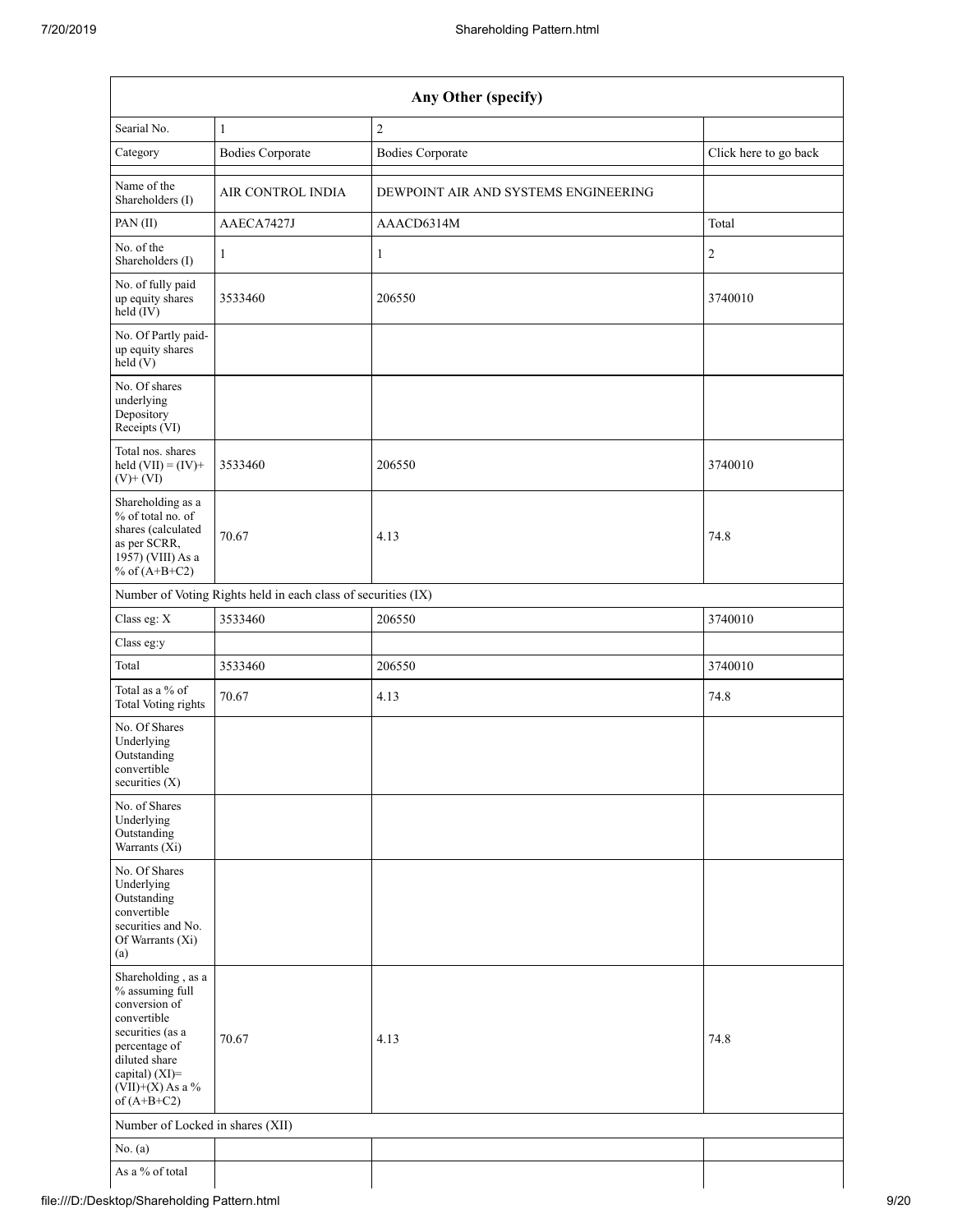| Shares held (b)                                                      |                                                         |                |         |
|----------------------------------------------------------------------|---------------------------------------------------------|----------------|---------|
|                                                                      | Number of Shares pledged or otherwise encumbered (XIII) |                |         |
| No. $(a)$                                                            |                                                         |                |         |
| As a % of total<br>Shares held (b)                                   |                                                         |                |         |
| Number of equity<br>shares held in<br>dematerialized<br>form $(XIV)$ | 3533460                                                 | 206550         | 3740010 |
| Reason for not providing PAN                                         |                                                         |                |         |
| Reason for not<br>providing PAN                                      |                                                         |                |         |
| Shareholder type                                                     | Promoter Group                                          | Promoter Group |         |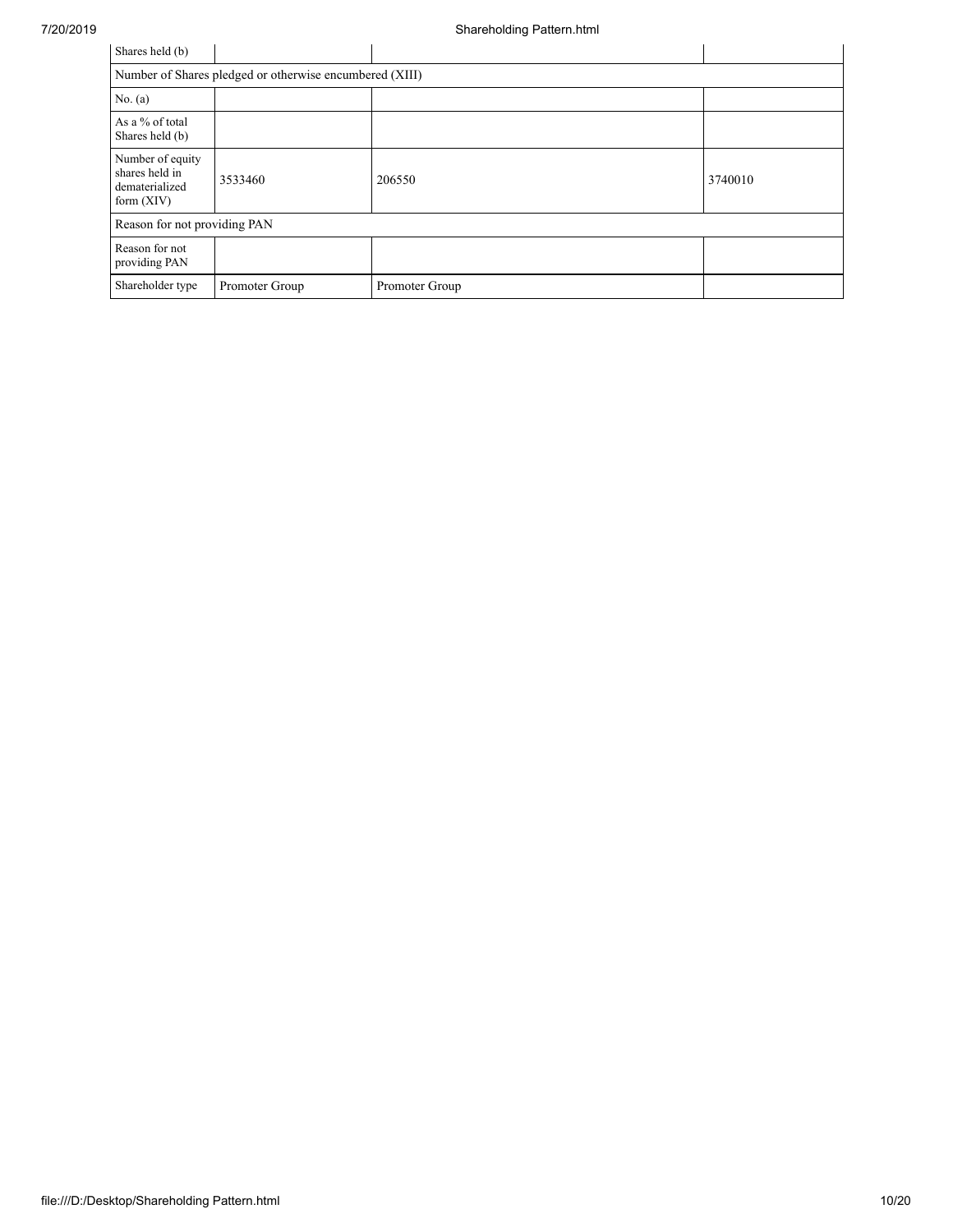|                                                                                                                                                                                      | <b>Mutual Funds</b>                                           |                       |  |  |  |  |  |  |
|--------------------------------------------------------------------------------------------------------------------------------------------------------------------------------------|---------------------------------------------------------------|-----------------------|--|--|--|--|--|--|
| Searial No.                                                                                                                                                                          | $\mathbf{1}$                                                  |                       |  |  |  |  |  |  |
| Name of the<br>Shareholders (I)                                                                                                                                                      | SOUTHERN INDIA DEPOSITORY                                     | Click here to go back |  |  |  |  |  |  |
| PAN(II)                                                                                                                                                                              |                                                               | Total                 |  |  |  |  |  |  |
| No. of fully paid<br>up equity shares<br>$held$ (IV)                                                                                                                                 | 238700                                                        | 238700                |  |  |  |  |  |  |
| No. Of Partly paid-<br>up equity shares<br>$\text{held} (V)$                                                                                                                         |                                                               |                       |  |  |  |  |  |  |
| No. Of shares<br>underlying<br>Depository<br>Receipts (VI)                                                                                                                           |                                                               |                       |  |  |  |  |  |  |
| Total nos. shares<br>held $(VII) = (IV) +$<br>$(V) + \check{(VI)}$                                                                                                                   | 238700                                                        | 238700                |  |  |  |  |  |  |
| Shareholding as a<br>% of total no. of<br>shares (calculated<br>as per SCRR,<br>1957) (VIII) As a<br>% of $(A+B+C2)$                                                                 | 4.77                                                          | 4.77                  |  |  |  |  |  |  |
|                                                                                                                                                                                      | Number of Voting Rights held in each class of securities (IX) |                       |  |  |  |  |  |  |
| Class eg: X                                                                                                                                                                          | 238700                                                        | 238700                |  |  |  |  |  |  |
| Class eg:y                                                                                                                                                                           |                                                               |                       |  |  |  |  |  |  |
| Total                                                                                                                                                                                | 238700                                                        | 238700                |  |  |  |  |  |  |
| Total as a % of<br>Total Voting rights                                                                                                                                               | 4.77                                                          | 4.77                  |  |  |  |  |  |  |
| No. Of Shares<br>Underlying<br>Outstanding<br>convertible<br>securities (X)                                                                                                          |                                                               |                       |  |  |  |  |  |  |
| No. of Shares<br>Underlying<br>Outstanding<br>Warrants (Xi)                                                                                                                          |                                                               |                       |  |  |  |  |  |  |
| No. Of Shares<br>Underlying<br>Outstanding<br>convertible<br>securities and No.<br>Of Warrants (Xi)<br>(a)                                                                           |                                                               |                       |  |  |  |  |  |  |
| Shareholding, as a<br>% assuming full<br>conversion of<br>convertible<br>securities (as a<br>percentage of<br>diluted share<br>capital) (XI)=<br>$(VII)+(X)$ As a %<br>of $(A+B+C2)$ | 4.77                                                          | 4.77                  |  |  |  |  |  |  |
| Number of Locked in shares (XII)                                                                                                                                                     |                                                               |                       |  |  |  |  |  |  |
| No. $(a)$                                                                                                                                                                            |                                                               |                       |  |  |  |  |  |  |
| As a % of total<br>Shares held (b)                                                                                                                                                   |                                                               |                       |  |  |  |  |  |  |
| Number of equity<br>shares held in<br>dematerialized<br>form (XIV)                                                                                                                   | $\mathbf{0}$                                                  | $\mathbf{0}$          |  |  |  |  |  |  |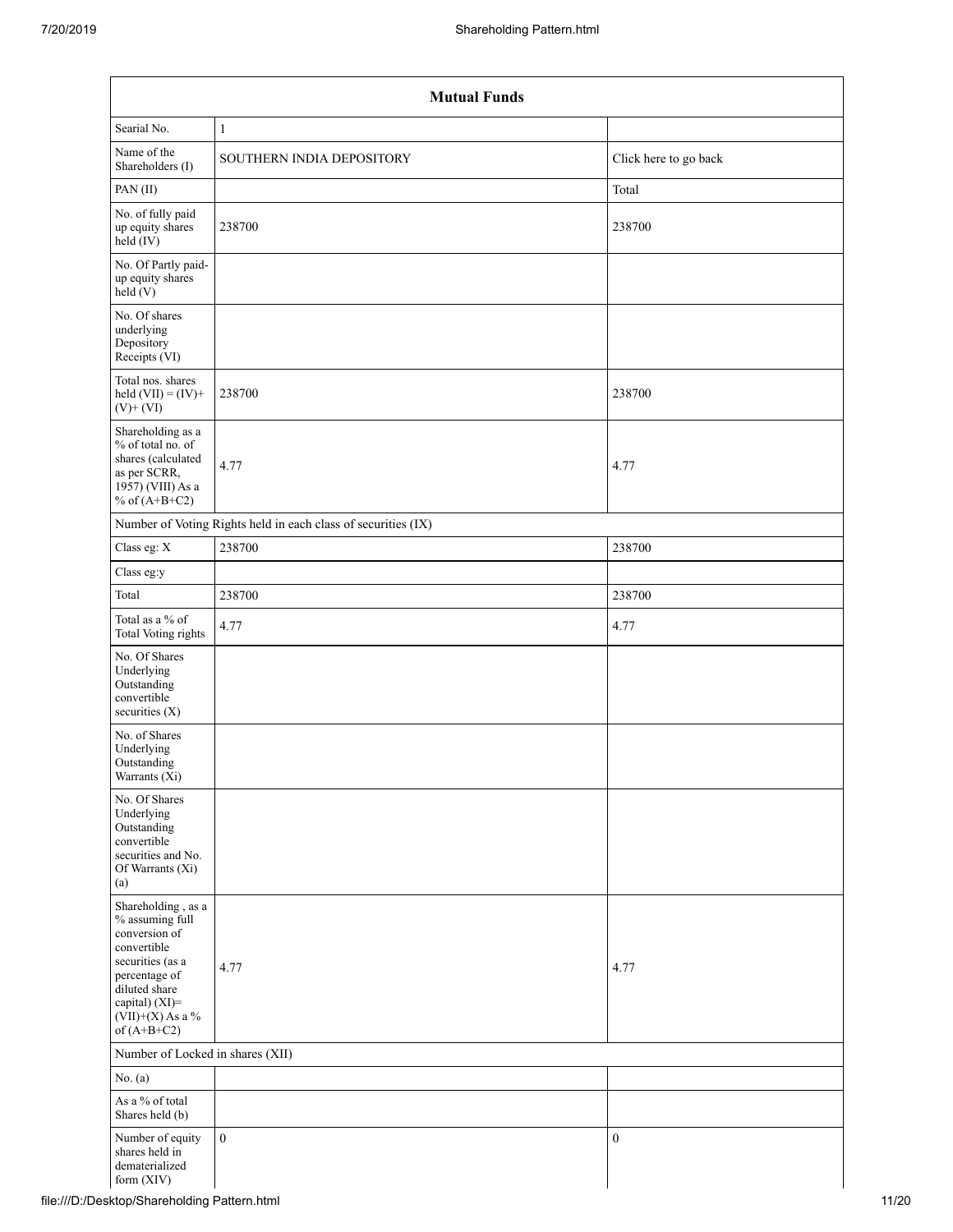| Reason for not providing PAN    |                        |  |
|---------------------------------|------------------------|--|
| Reason for not<br>providing PAN | Textual Information(1) |  |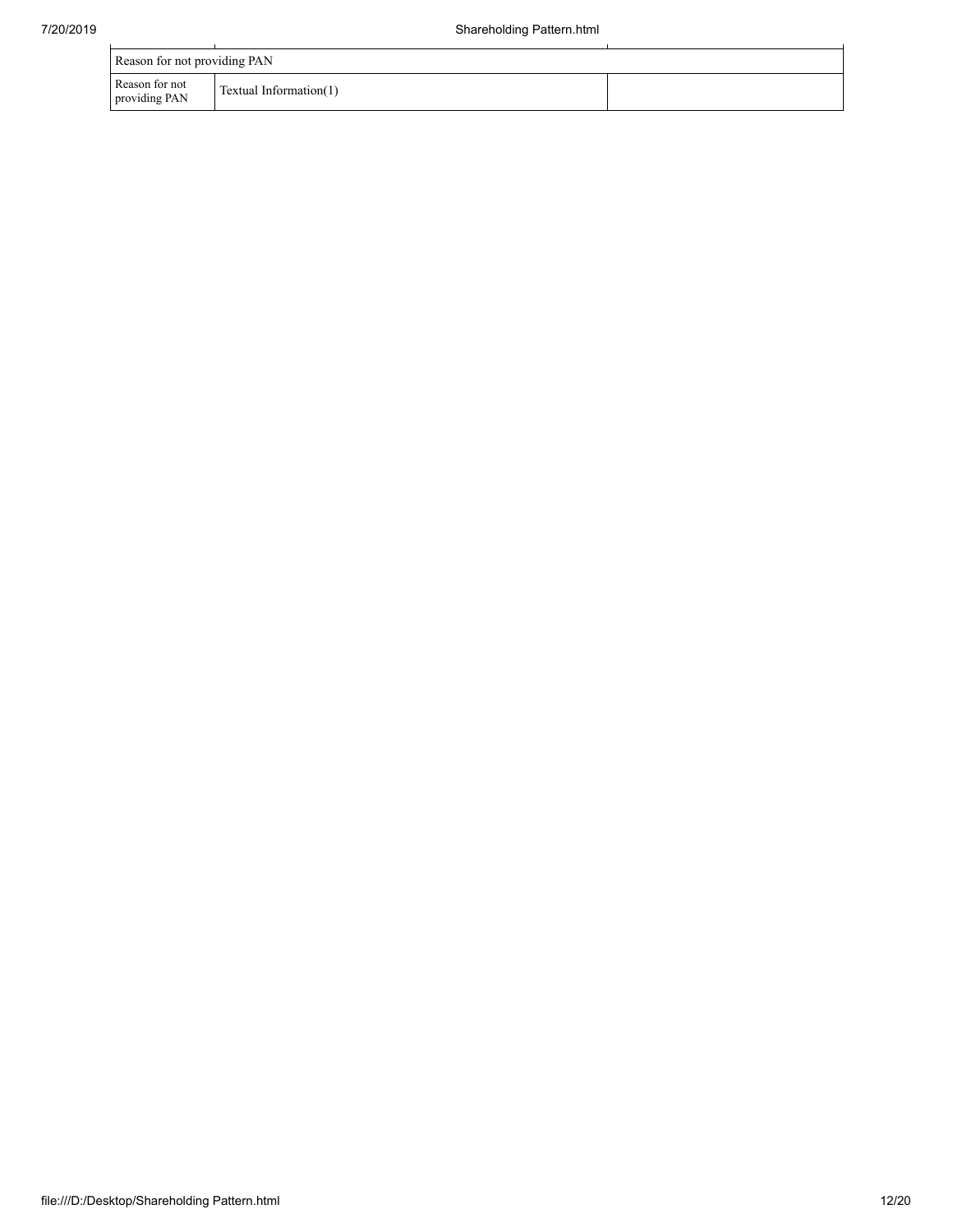| <b>Text Block</b>      |    |  |  |  |  |  |  |  |
|------------------------|----|--|--|--|--|--|--|--|
| Textual Information(1) | NA |  |  |  |  |  |  |  |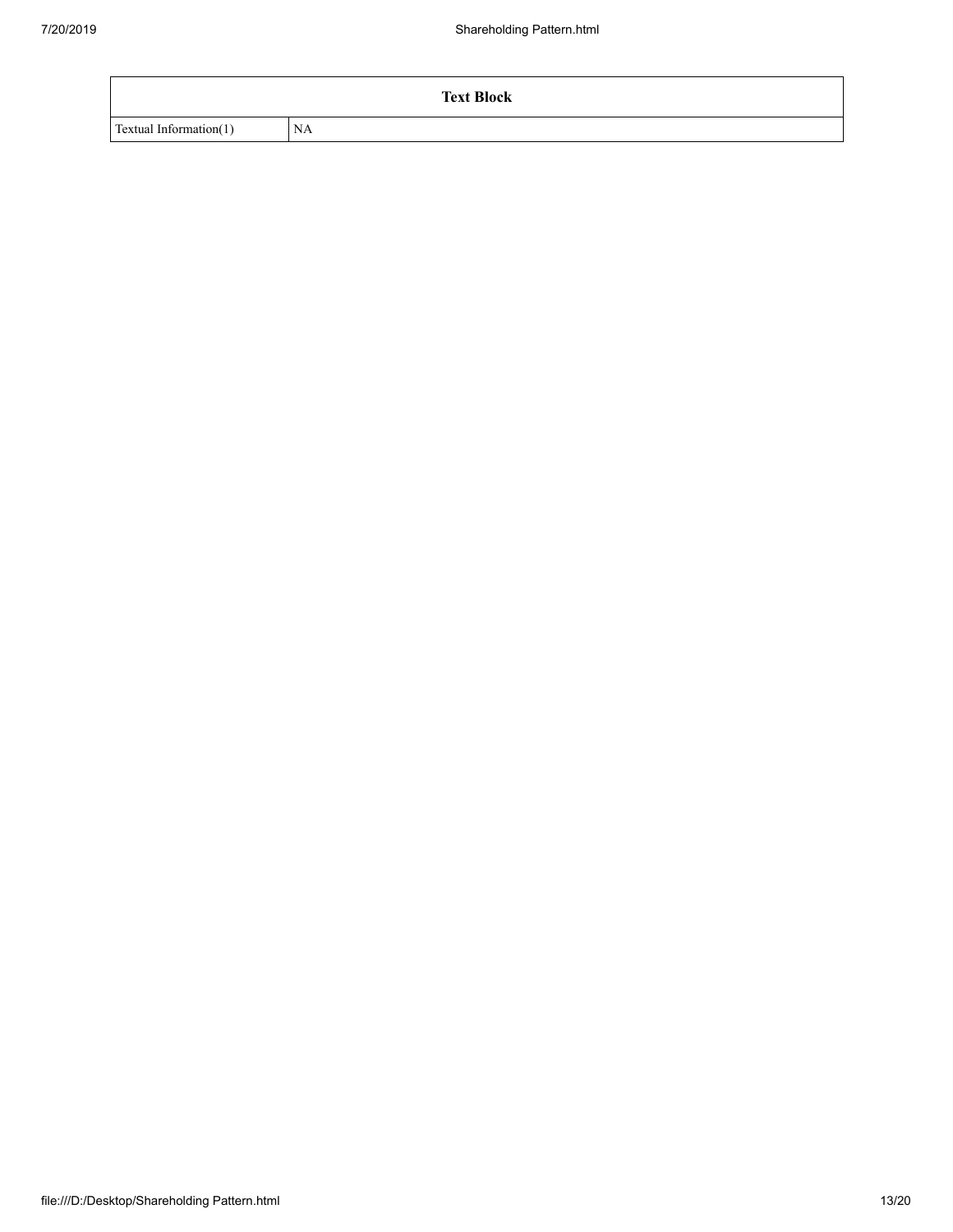$\mathbf{r}$ 

|                                                                                                                                                                                      | Individuals - ii. Individual shareholders holding nominal share capital in excess of Rs. 2 lakhs. |                       |
|--------------------------------------------------------------------------------------------------------------------------------------------------------------------------------------|---------------------------------------------------------------------------------------------------|-----------------------|
| Searial No.                                                                                                                                                                          | $\mathbf{1}$                                                                                      |                       |
| Name of the<br>Shareholders (I)                                                                                                                                                      | <b>RAJKUMAR S SINGH</b>                                                                           | Click here to go back |
| PAN(II)                                                                                                                                                                              |                                                                                                   | Total                 |
| No. of fully paid<br>up equity shares<br>$held$ (IV)                                                                                                                                 | 75000                                                                                             | 75000                 |
| No. Of Partly paid-<br>up equity shares<br>held(V)                                                                                                                                   |                                                                                                   |                       |
| No. Of shares<br>underlying<br>Depository<br>Receipts (VI)                                                                                                                           |                                                                                                   |                       |
| Total nos. shares<br>held $(VII) = (IV) +$<br>$(V)$ + $(VI)$                                                                                                                         | 75000                                                                                             | 75000                 |
| Shareholding as a<br>% of total no. of<br>shares (calculated<br>as per SCRR,<br>1957) (VIII) As a<br>% of $(A+B+C2)$                                                                 | 1.5                                                                                               | 1.5                   |
|                                                                                                                                                                                      | Number of Voting Rights held in each class of securities (IX)                                     |                       |
| Class eg: X                                                                                                                                                                          | 75000                                                                                             | 75000                 |
| Class eg:y                                                                                                                                                                           |                                                                                                   |                       |
| Total                                                                                                                                                                                | 75000                                                                                             | 75000                 |
| Total as a % of<br>Total Voting rights                                                                                                                                               | 1.5                                                                                               | 1.5                   |
| No. Of Shares<br>Underlying<br>Outstanding<br>convertible<br>securities $(X)$                                                                                                        |                                                                                                   |                       |
| No. of Shares<br>Underlying<br>Outstanding<br>Warrants (Xi)                                                                                                                          |                                                                                                   |                       |
| No. Of Shares<br>Underlying<br>Outstanding<br>convertible<br>securities and No.<br>Of Warrants (Xi)<br>(a)                                                                           |                                                                                                   |                       |
| Shareholding, as a<br>% assuming full<br>conversion of<br>convertible<br>securities (as a<br>percentage of<br>diluted share<br>capital) (XI)=<br>$(VII)+(X)$ As a %<br>of $(A+B+C2)$ | 1.5                                                                                               | 1.5                   |
| Number of Locked in shares (XII)                                                                                                                                                     |                                                                                                   |                       |
| No. (a)                                                                                                                                                                              |                                                                                                   |                       |
| As a % of total<br>Shares held (b)                                                                                                                                                   |                                                                                                   |                       |
| Number of equity<br>shares held in                                                                                                                                                   | $\mathbf{0}$                                                                                      | $\mathbf{0}$          |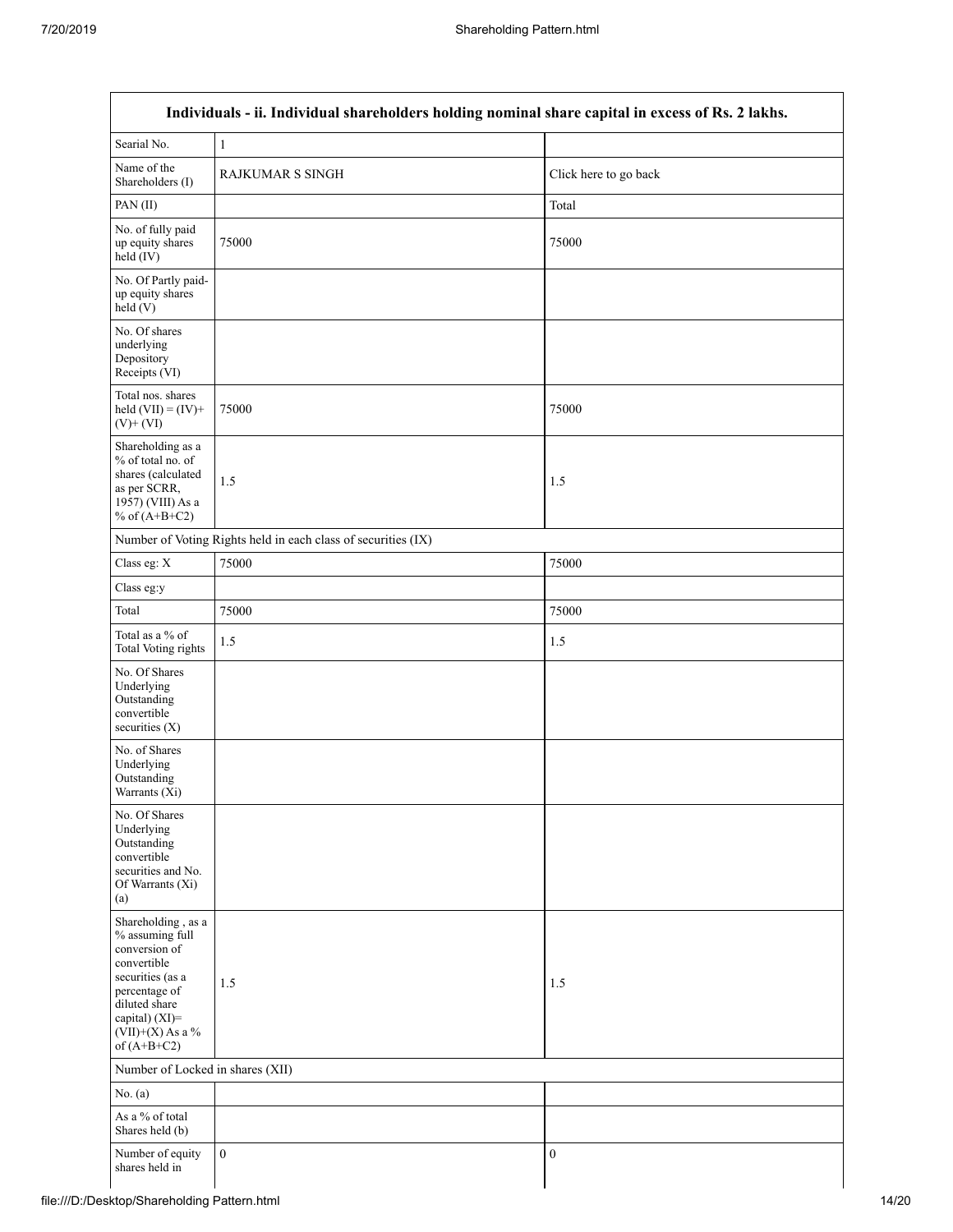| dematerialized<br>form $(XIV)$  |                        |  |  |  |  |  |  |
|---------------------------------|------------------------|--|--|--|--|--|--|
| Reason for not providing PAN    |                        |  |  |  |  |  |  |
| Reason for not<br>providing PAN | Textual Information(1) |  |  |  |  |  |  |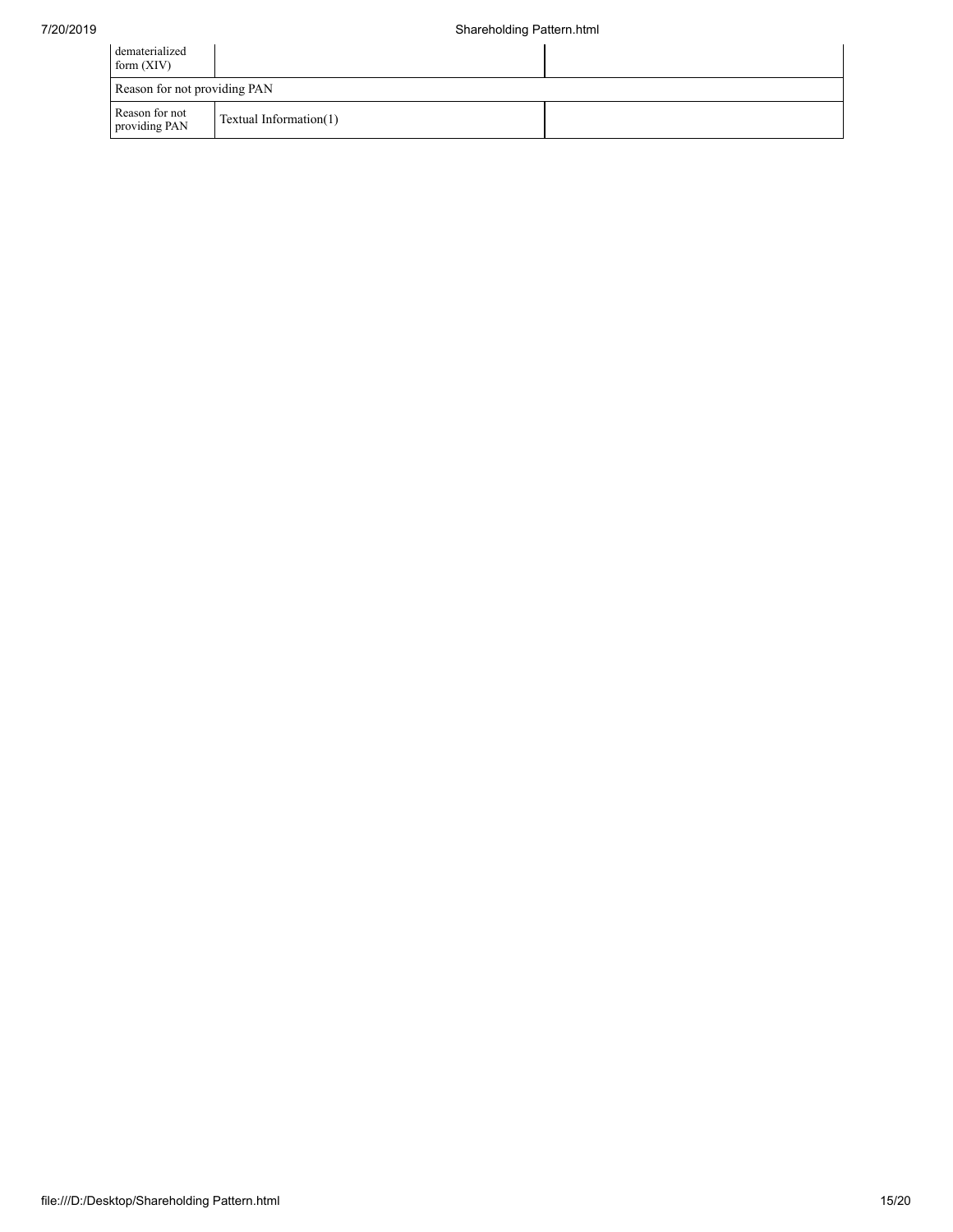| <b>Text Block</b>      |    |  |  |  |  |  |  |  |
|------------------------|----|--|--|--|--|--|--|--|
| Textual Information(1) | NA |  |  |  |  |  |  |  |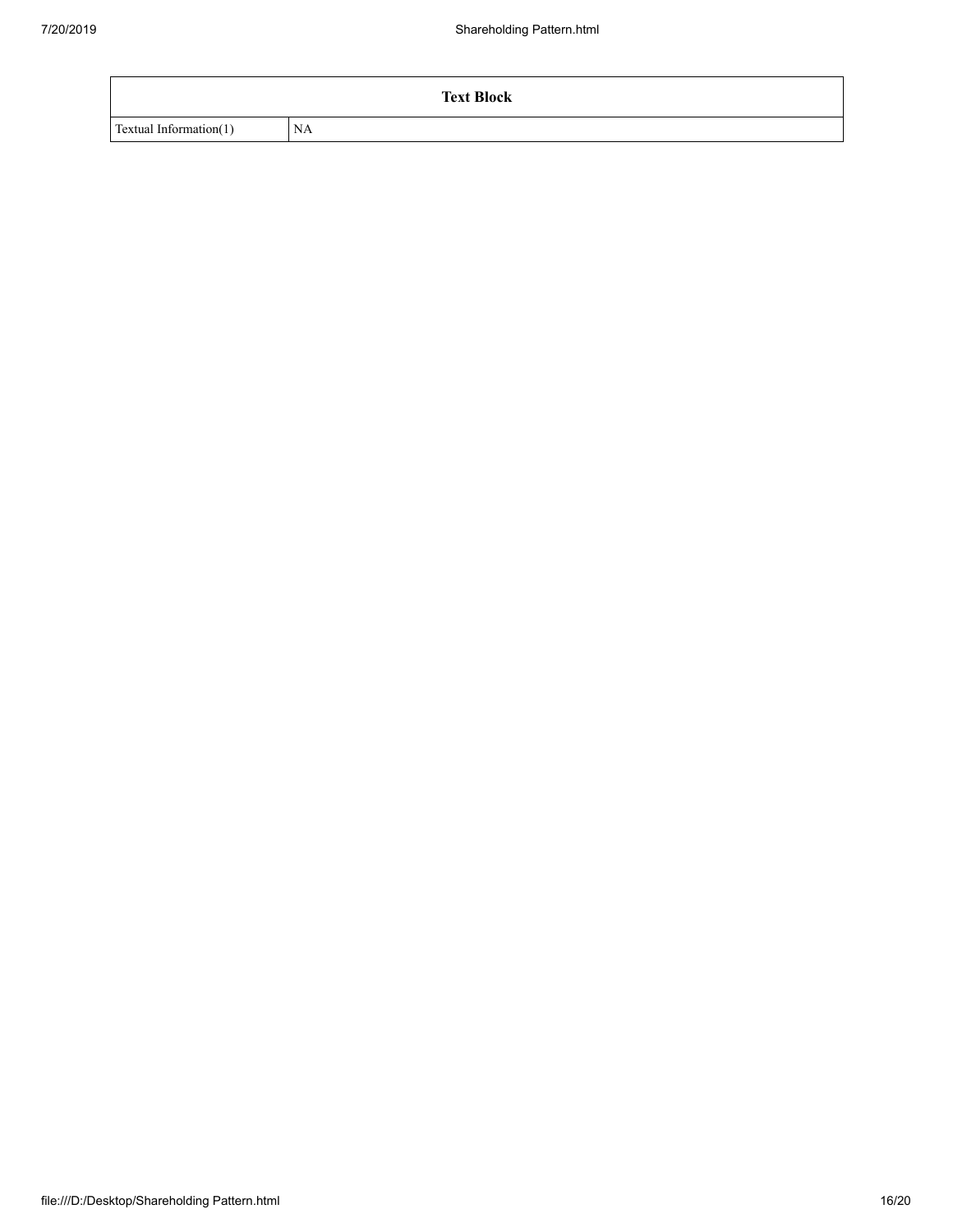| Any Other (specify)                                                                                                                                                                                                              |                         |                                                               |                         |                       |       |  |  |  |  |
|----------------------------------------------------------------------------------------------------------------------------------------------------------------------------------------------------------------------------------|-------------------------|---------------------------------------------------------------|-------------------------|-----------------------|-------|--|--|--|--|
| Searial No.<br>$\overline{2}$<br>3<br>$\mathbf{1}$<br>$\overline{4}$                                                                                                                                                             |                         |                                                               |                         |                       |       |  |  |  |  |
| Category                                                                                                                                                                                                                         | <b>Bodies Corporate</b> | <b>Bodies Corporate</b>                                       | <b>Clearing Members</b> | HUF                   |       |  |  |  |  |
| Category / More<br>than 1 percentage                                                                                                                                                                                             | Category                | More than 1 percentage of shareholding                        | Category                |                       |       |  |  |  |  |
| Name of the<br>Shareholders (I)                                                                                                                                                                                                  |                         | KAMALJYOT INVESTMENTS LTD                                     |                         | Click here to go back |       |  |  |  |  |
| PAN(II)                                                                                                                                                                                                                          |                         |                                                               |                         |                       | Total |  |  |  |  |
| No. of the<br>Shareholders (I)                                                                                                                                                                                                   | 16                      | 1                                                             | 3                       | 2                     | 21    |  |  |  |  |
| No. of fully paid<br>up equity shares<br>$held$ (IV)                                                                                                                                                                             | 92500                   | 70900                                                         | 1400                    | 3378                  | 97278 |  |  |  |  |
| No. Of Partly paid-<br>up equity shares<br>held(V)                                                                                                                                                                               |                         |                                                               |                         |                       |       |  |  |  |  |
| No. Of shares<br>underlying<br>Depository<br>Receipts (VI)                                                                                                                                                                       |                         |                                                               |                         |                       |       |  |  |  |  |
| Total nos. shares<br>held $(VII) = (IV) +$<br>$(V)$ + $(VI)$                                                                                                                                                                     | 92500                   | 70900                                                         | 1400                    | 3378                  | 97278 |  |  |  |  |
| Shareholding as a<br>% of total no. of<br>shares (calculated<br>1.85<br>as per SCRR,<br>$19\bar{5}7$ ) (VIII) As a<br>% of $(A+B+C2)$                                                                                            |                         | 1.42                                                          | 0.03                    | 0.07                  | 1.95  |  |  |  |  |
|                                                                                                                                                                                                                                  |                         | Number of Voting Rights held in each class of securities (IX) |                         |                       |       |  |  |  |  |
| Class eg: X                                                                                                                                                                                                                      | 92500                   | 70900                                                         | 1400                    | 3378                  | 97278 |  |  |  |  |
| Class eg:y                                                                                                                                                                                                                       |                         |                                                               |                         |                       |       |  |  |  |  |
| Total                                                                                                                                                                                                                            | 92500                   | 70900                                                         | 1400                    | 3378                  | 97278 |  |  |  |  |
| Total as a % of<br>Total Voting rights                                                                                                                                                                                           | 1.85                    | 1.42                                                          | 0.03                    | 0.07                  | 1.95  |  |  |  |  |
| No. Of Shares<br>Underlying<br>Outstanding<br>convertible<br>securities (X)                                                                                                                                                      |                         |                                                               |                         |                       |       |  |  |  |  |
| No. of Shares<br>Underlying<br>Outstanding<br>Warrants (Xi)                                                                                                                                                                      |                         |                                                               |                         |                       |       |  |  |  |  |
| No. Of Shares<br>Underlying<br>Outstanding<br>convertible<br>securities and No.<br>Of Warrants (Xi)<br>(a)                                                                                                                       |                         |                                                               |                         |                       |       |  |  |  |  |
| Shareholding, as a<br>% assuming full<br>conversion of<br>convertible<br>securities (as a<br>1.85<br>percentage of<br>diluted share<br>capital) (XI)=<br>$(VII)+(X)$ As a %<br>of $(A+B+C2)$<br>Number of Locked in shares (XII) |                         | 1.42                                                          | 0.03                    | 0.07                  | 1.95  |  |  |  |  |

┓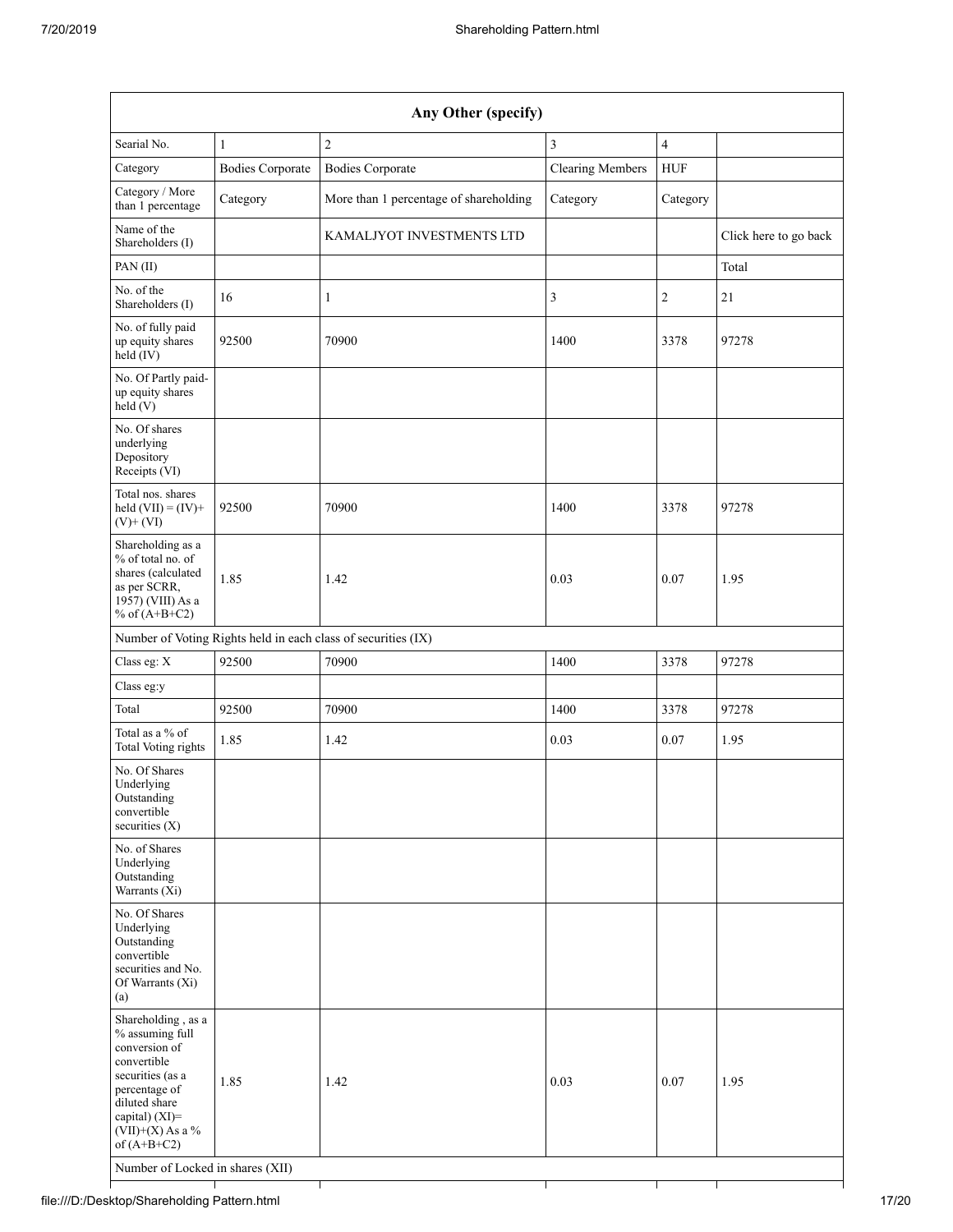## 7/20/2019 Shareholding Pattern.html

| No. $(a)$                                                            |                        |   |      |      |      |  |  |  |  |
|----------------------------------------------------------------------|------------------------|---|------|------|------|--|--|--|--|
| As a % of total<br>Shares held (b)                                   |                        |   |      |      |      |  |  |  |  |
| Number of equity<br>shares held in<br>dematerialized<br>form $(XIV)$ | 1000                   | 0 | 1400 | 3378 | 5778 |  |  |  |  |
| Reason for not providing PAN                                         |                        |   |      |      |      |  |  |  |  |
| Reason for not<br>providing PAN                                      | Textual Information(1) |   |      |      |      |  |  |  |  |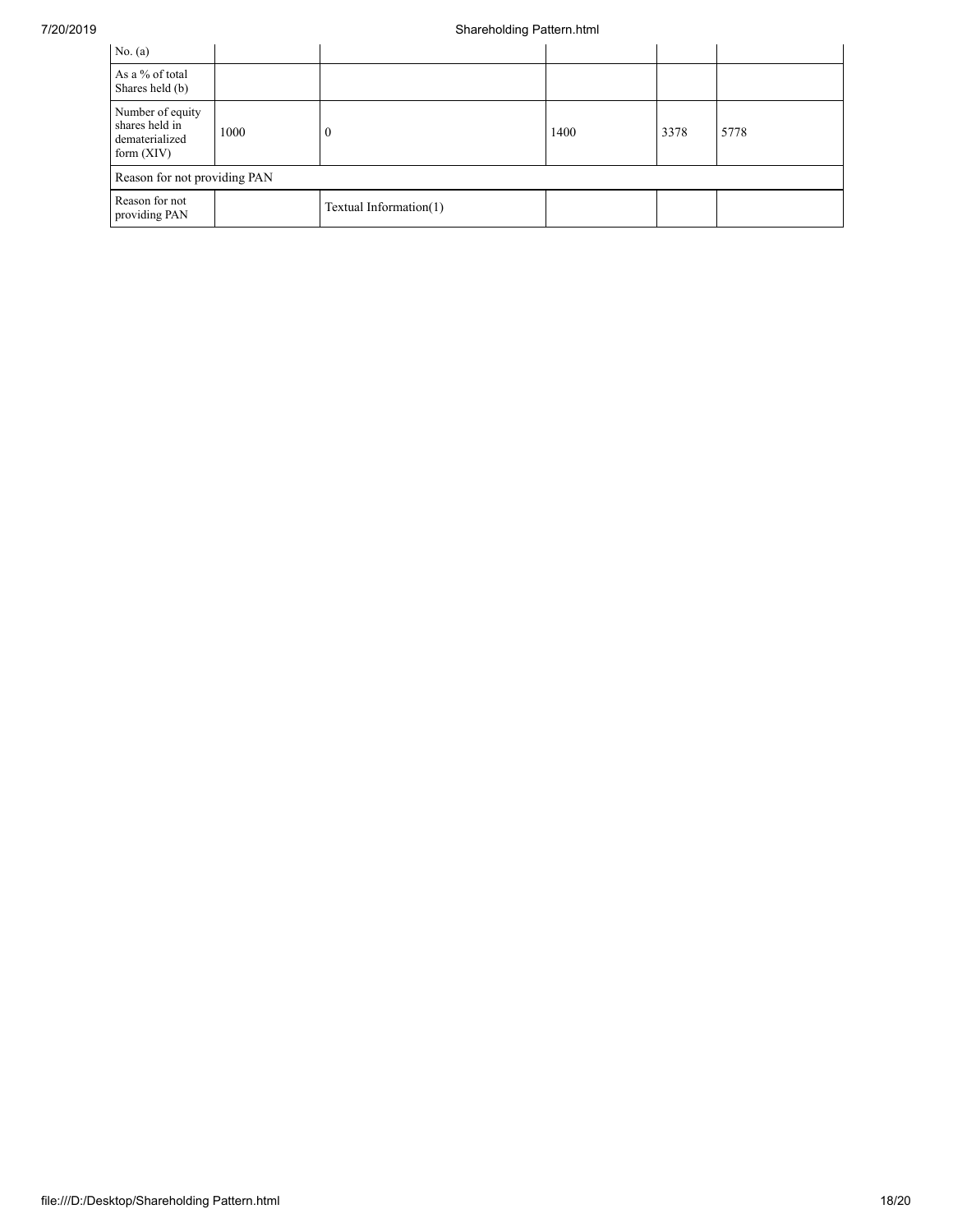| <b>Text Block</b>      |    |  |  |  |  |  |  |  |
|------------------------|----|--|--|--|--|--|--|--|
| Textual Information(1) | NA |  |  |  |  |  |  |  |